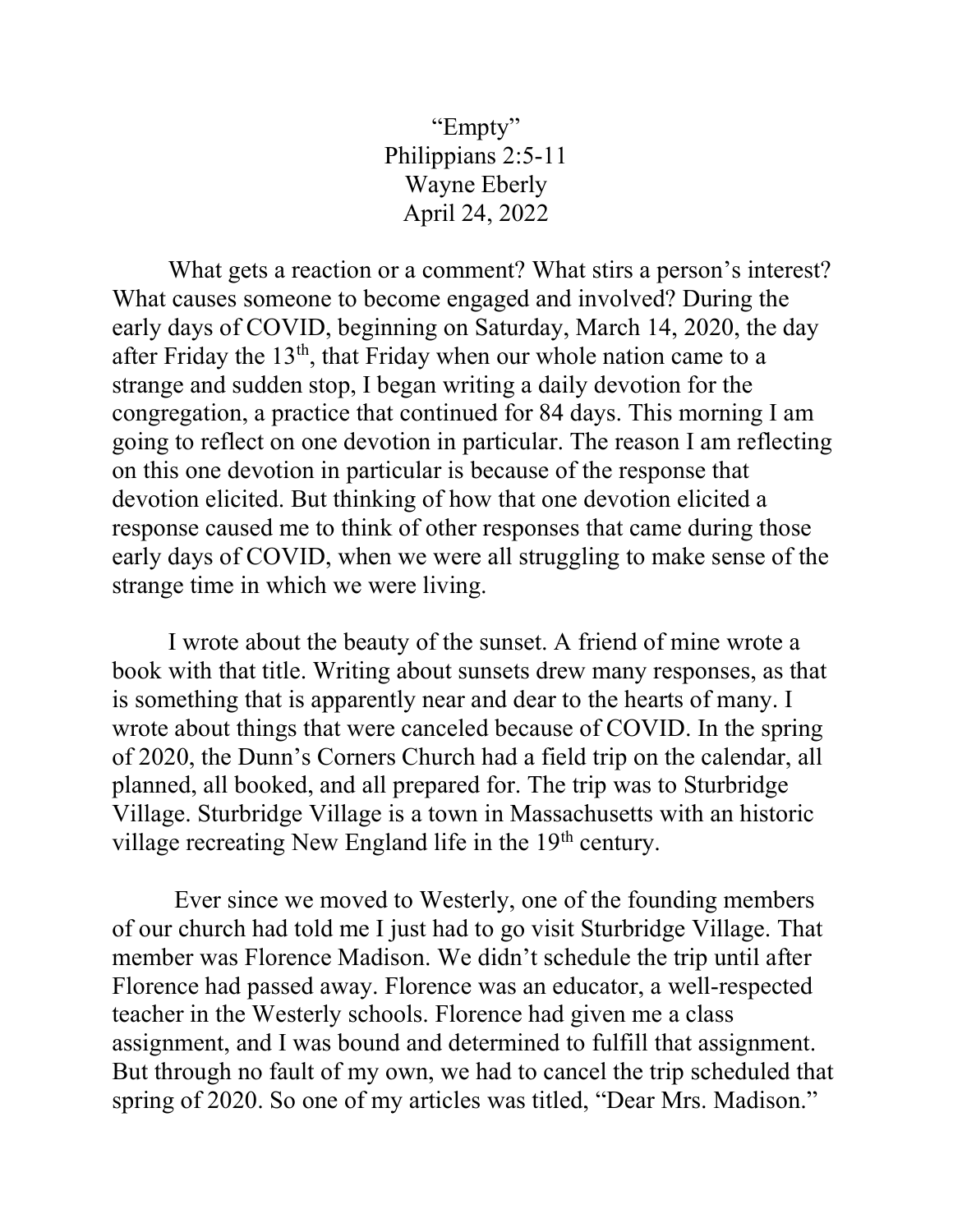In that article I vainly tried to explain to Mrs. Florence Madison why I could not complete my assignment. Have you ever failed to turn in an assignment? The dog ate my homework. I spilled soda on my paper. My sister flushed it down the toilet. My computer crashed. We trot out all the excuses. I can just imagine Mrs. Florence Madison rolling her eyes when I said, "Well, there was this thing called Coronavirus." Dear Mrs. Madison must have rolled her eyes and thought, "Now I've heard it all." But guess what? I'm turning in my assignment two years late, but we are headed to Sturbridge Village on Saturday, May 14<sup>th</sup>, and there is room for you to join us. I can't wait to write a new article to Dear Mrs. Madison and tell Florence all about the great adventure we will have at the Village.

 I'd like to read for you one of the daily devotions. It was about lighthouses, something near and dear to my heart.

## STAYING CONNECTED IN A TIME OF ISOLATION

Practicing our faith through the times of the Coronavirus,

Day 18, March 31, 2020 "Lighthouses"

 Rhode Island is a very small state, and yet because so much of our state is along the water, we have some 30 lighthouses. Built between 1749 and 1962, these lighthouses are in varied locations and each one is unique. The Beavertail Lighthouse is in Jamestown, there is a North Light and a Southeast Light on Block Island. We have the Conanicut Island and Conimicut Shoal Light, the Bristol Ferry and the Brenton Reef Light, Plum Beach and Point Judith…we even have a Sassafras Point Lighthouse, and for us in Westerly, there is the beautiful Watch Hill Lighthouse. I have enjoyed parking my bicycle at Watch Hill, being mesmerized by the crashing waves at Point Judith, even exploring inside the Block Island Southeast Lighthouse. How many vessels have been protected from danger by the lighthouses? How many seafaring souls have been guided safely home?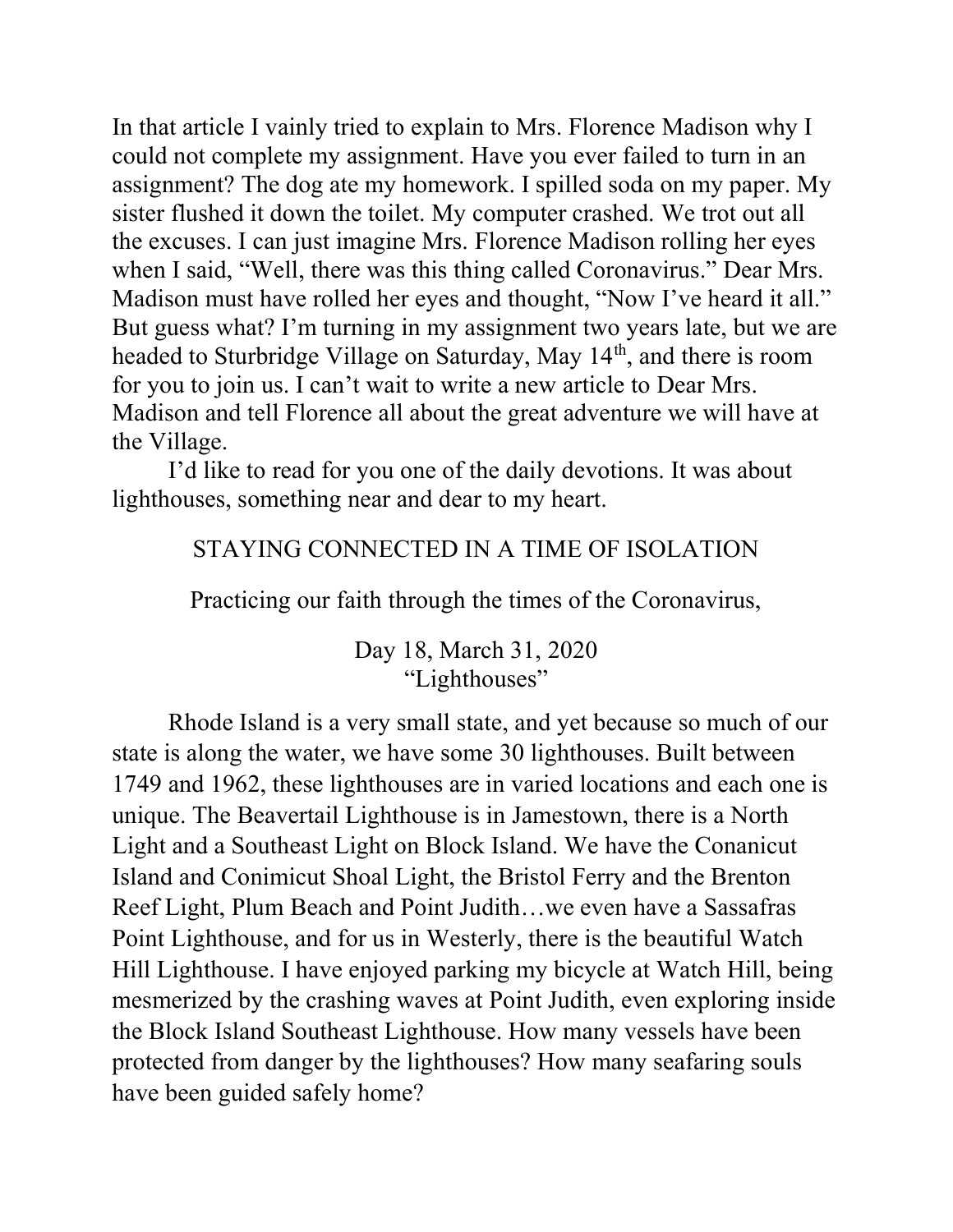Many creative ideas have been born of this Coronavirus Crisis. Drive-by birthday parties, virtual concerts, posting photos of favorite scenic spots on Facebook to name a few. I heard of one suggestion that intrigued me. It was something along the lines of asking people to put a light in their window as the sun went down. I think the idea was to show solidarity in what is truly a time of darkness, an effort to let some light shine. I guess what I like about that idea is that every home that participates is literally being a Light House.

 But you do not need the physical structure of a house and you do not need the glow of a lantern, a candle, or a lamp to be a Light House. Reading up on the Lighthouses I was told there are some thirty Lighthouses in Rhode Island. I beg to differ. Just in our little community that gathers at Dunn's Corners there are hundreds of Lighthouses. People gather at 221 Post Road to worship and then scatter throughout our state, spilling into Connecticut, and when we add in our seasonal folks we have friends from way down in Florida and all the way across our nation to California. Just our church. Imagine how many other Lighthouses are shining, illuminating our world, giving protection, offering a way to find a home, being a beacon, and providing hope.

 Jesus said to his followers, "You are the light of the world…let your light shine before others, so that they may see your good works and give glory to your Father in heaven." Matthew 5:4-16 There you have it! We are Lighthouses, and Jesus wants our light to shine. And guess when light shines brightest? Of course, it is in the darkness. The Coronavirus has plunged us all into a time of deep darkness. What better time for the people of God to be Lighthouses. Thank you, dear friends, for letting your light shine.

## With the love of Christ Wayne

 I hope you can see why I like that one. Each one of you is a lighthouse, and the light of Christ shines in and through you. And, as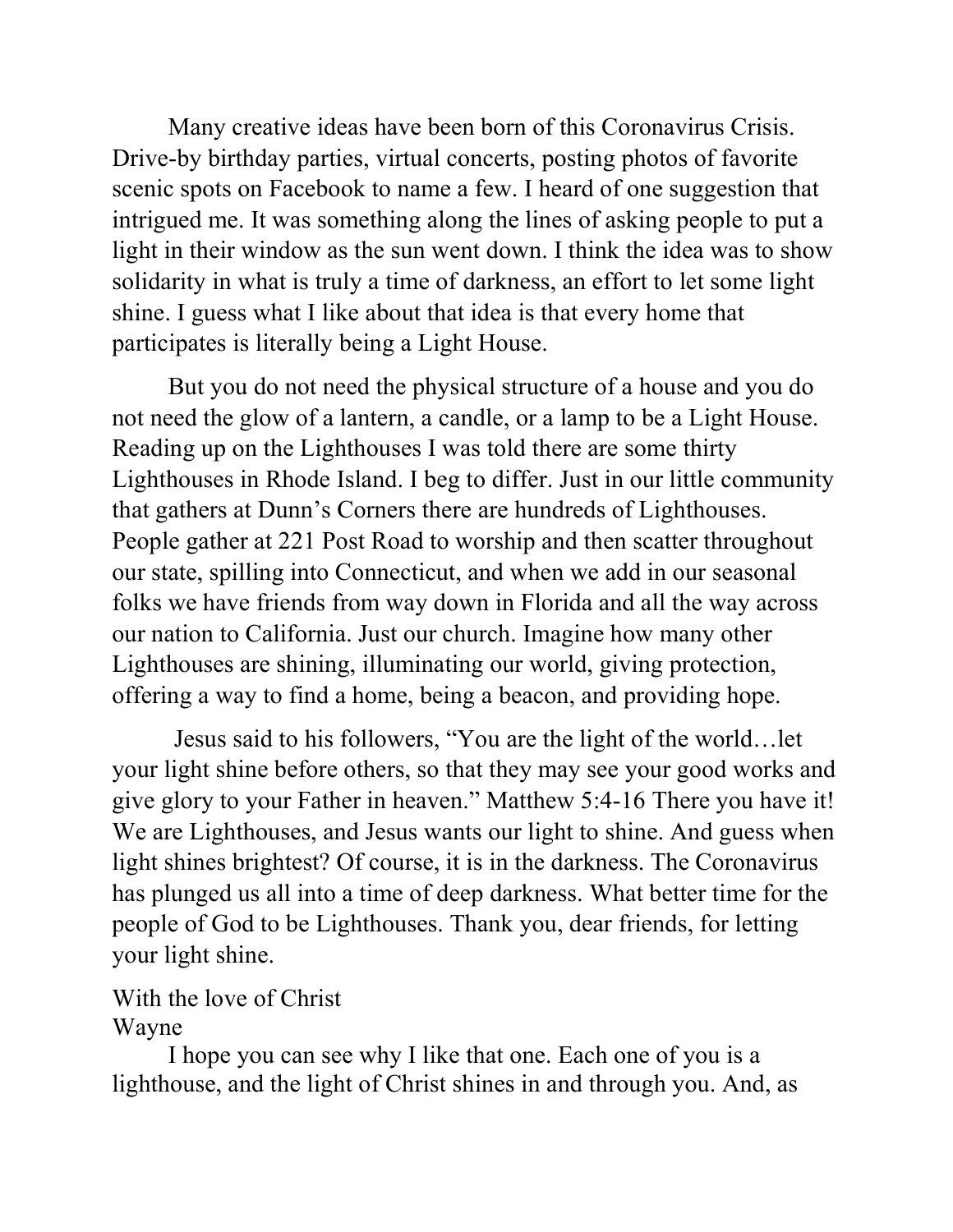with Sturbridge Village, you can join us as we take a tour of Rhode Island Lighthouses. We are all climbing aboard a ship setting out from Quonset Point for a three hour cruise…no, that conjures too many bad memories of Gilligan and his island…not a three hour cruise, a 90 minutes cruise to see many of the lighthouses that illuminate the shores of our state. June  $11<sup>th</sup>$  we set sail and we would love to have you with us.

 As I call to mind some of these different daily devotions, my point in sharing them is to say that certain of the devotions elicited a response. For example, one Sunday morning I was preaching about a disciple whose last name was Thomas. Thomas was a twin. When I say this disciple's last name was Thomas I do so with my tongue in my cheek. I'm making a joke. I say Thomas was his last name because everyone knows this disciple as Doubting Thomas, as if Doubting is his first name and Thomas his last. Thomas is the disciple who would not believe Jesus had risen from the dead until he saw the wounds and put his hands and fingers right into those wounds. Thomas doubted, hence his familiar first and last name. When I wrote a devotion about Thomas, I was begging for a response. I had hidden the response in the devotion. The devotion was titled, "Thomas ends up with faith"

Do you know the story of Thomas?

Once he walked with Jesus.

Unfortunately, he missed the first resurrection visit.

But there was a second chance.

The second chance came a week later.

Into the same locked room Jesus appeared.

Now Thomas was with the other disciples.

Great was the tension in that room

The Lord looked at Thomas.

How do you think Thomas felt at that moment?

Others had seen Jesus and believed he was alive.

Matthew saw and believed.

Andrew saw and believed.

Simon, also known as Peter, saw and believed.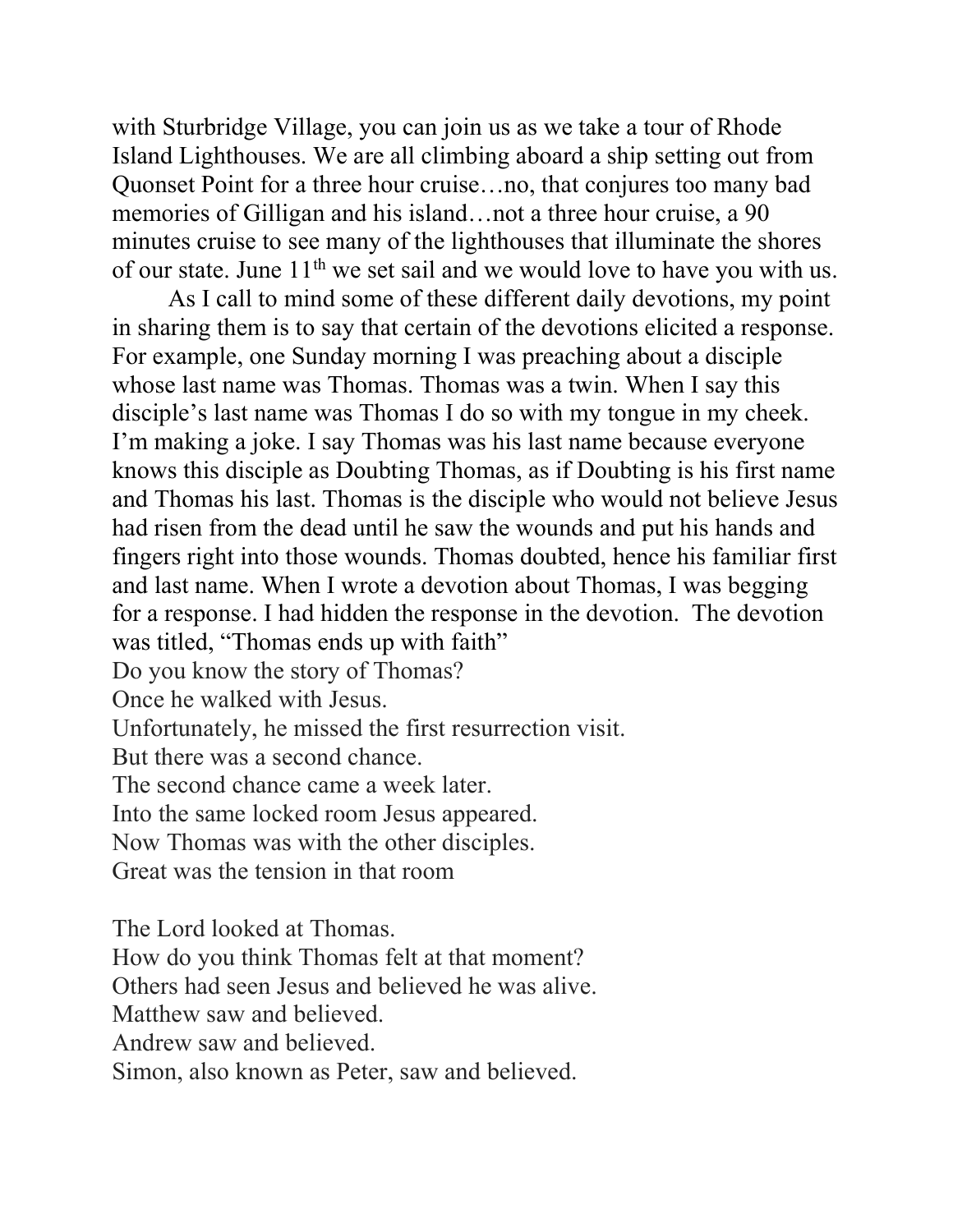Everyone it seemed believed. Not Thomas. Doubt kept him from believing. Stating his doubts Thomas had said,

"Unless I see the nail marks, I will not believe." "Put your hands in my wounds," said Jesus.

Will Thomas believe now? In that moment, Thomas did believe. The good news is he moved from doubt to belief. Have we moved from doubt to belief?

Faith is being sure of what we hope for. All who call on the Lord will be saved. In a room with locked doors, Thomas believed. Thomas said to Jesus, "My Lord and my God." His doubt disappeared and he worshiped the Lord.

 How had I hidden the response in the devotion? If you take the first letter of each word, you end up with this: "Doubting Thomas Ends Up With Faith." Many of you got it, and you let me know you got it. It is fun to not only share something, but to get a response.

 Which brings me to the particular devotion I want to share with you today. I wrote it just days into the isolation which was so strange and disconcerting. We were glued to the television. And one image made an overwhelming impact on me, and on so many of you. That image was of emptiness.

STAYING CONNECTED IN A TIME OF ISOLATION

Practicing our faith through the times of the Coronavirus,

Day Three, March 16, 2020

"Emptied"

Emptied...The Roman Coliseum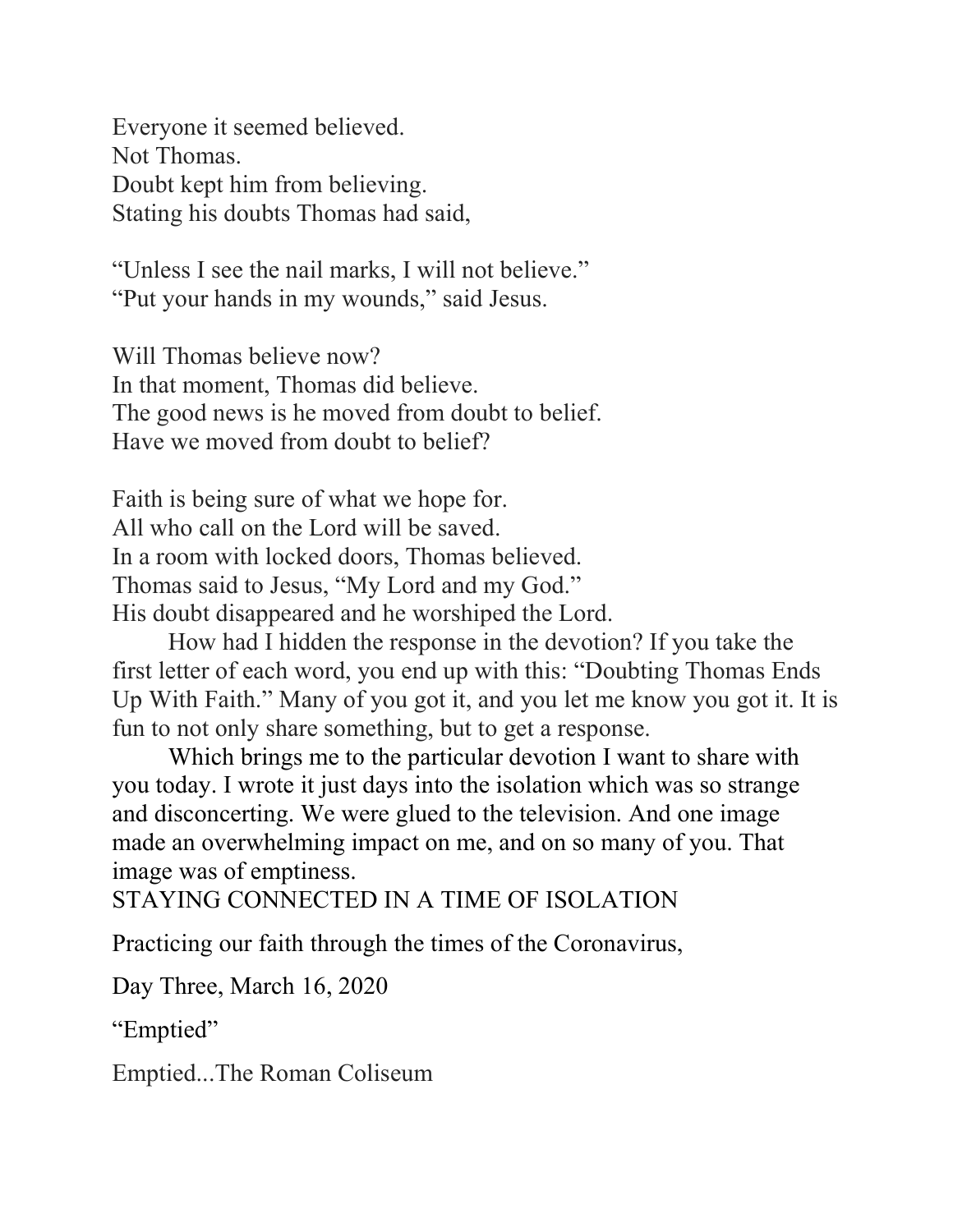Emptied...The Broadway Theaters

Emptied...The arenas that hosted March Madness

Emptied...The Louvre

Emptied...The shelves that held toilet paper

Emptied...the shelves that held paper towels

Emptied...the shelves that held hand soap

Emptied...the shelves that held sanitizer

Emptied...The schools that are home to our precious children, teens, and college students

And then...

Emptied...our houses of worship.

At this particular moment, it seems our lives are filled with emptiness. And so we feel empty.

At this particular moment, I hold up to you one whose life truly was filled with emptiness. And yet this one whose life was filled with emptiness lived a life that was anything but empty. This one lived a life that was full. This one lived a life that was vibrant. This one lived a life that was beautiful. This one lived a life that was a blessing.

In a compelling description of our Lord, the Apostle Paul writes:

"Christ Jesus, though he was in the form of God, did not count equality with God a thing to be grasped, but he **emptied himself**, taking the form of a servant..."

Christ Jesus emptied himself.

Christ Jesus took the form of a servant.

Those who study the scriptures closely note that Paul seems to be borrowing a hymn that had become well-known within the early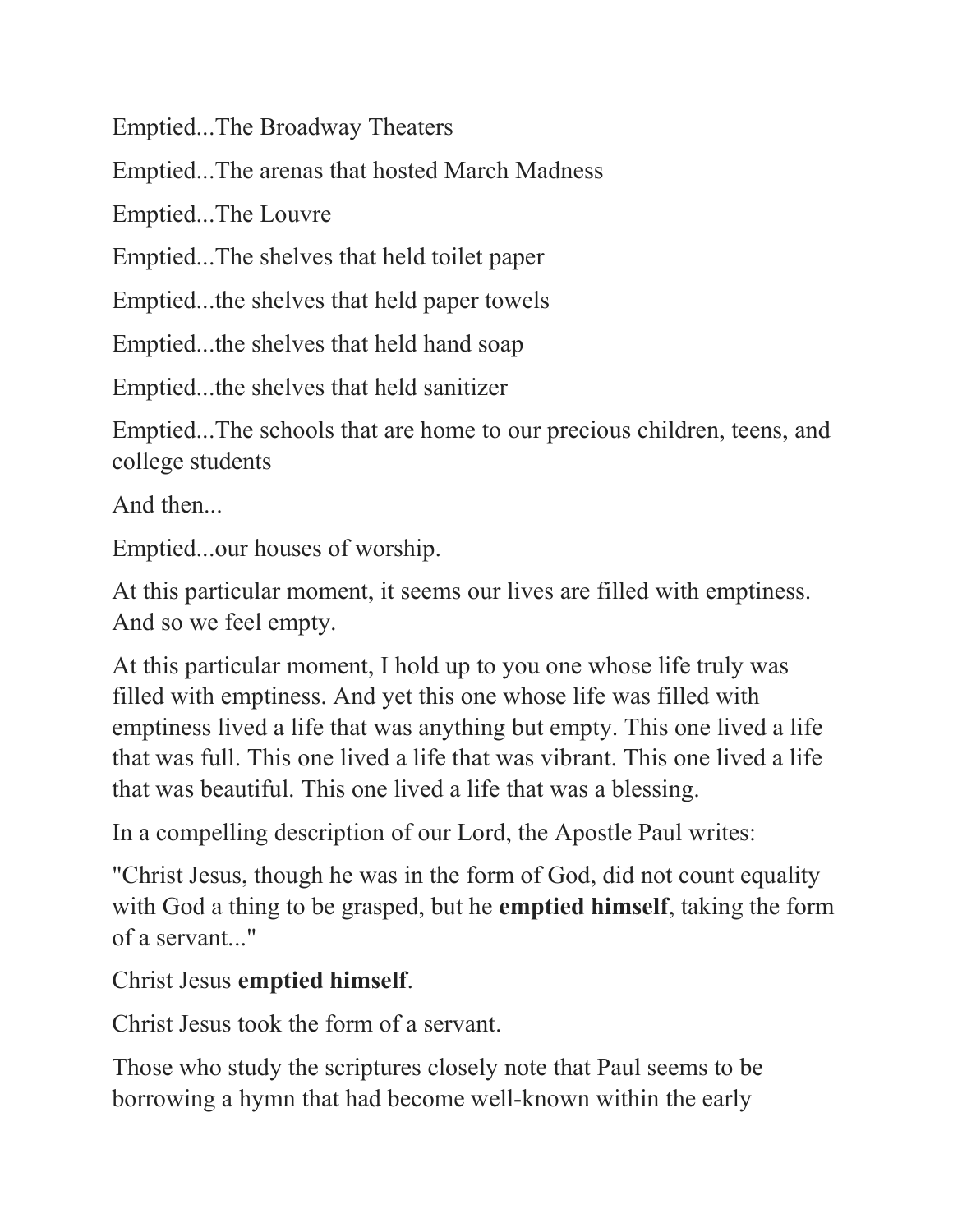Christian community. Facing their own times of hardship, facing their own times of persecution, facing their own times of testing, facing their own times of challenge, the early Christians knew what it was like to be empty. Instead of bemoaning the many ways their lives were emptied, the Apostle Paul, himself acquainted with suffering, called on the early Christians to have the same attitude as Christ Jesus, to have the same mind as Christ Jesus.

In a world filled with the emptiness of empty shelves and empty landmarks, empty schools, and even empty houses of worship, what an amazing opportunity for people of faith to explore how we can have the same attitude, how we can have the same mind as our Lord Jesus Christ, how we may empty ourselves as servants, how we may empty ourselves for the sake of others. As he did so often, Jesus offers us a powerful paradox. "Whoever seeks to gain life for themselves will lose it, but whoever loses their life will gain it." (Luke 17:33)

In this time of the Coronavirus, I pray that we will not be defined as a people who emptied the shelves of our supermarkets.

Instead, in this time of the Coronavirus, I pray that we will be defined as a people whose lives were emptied as we poured themselves out for the needs of others, sharing kindness, compassion, joy, and love.

In this time of the Coronavirus, I pray that we will be defined as a people who have the same attitude as Christ Jesus...

"Who, though he was in the form of God, did not count equality with God a thing to be grasped, but emptied himself, taking the form of a servant, being born in the likeness of men. And being found in human form he humbled himself and became obedient unto death, even death on a cross. Therefore, God has highly exalted him and bestowed on him the name which is above every name, that at the name of Jesus every knee should bow, in heaven and on earth and under the earth, and every tongue confess that Jesus Christ is Lord, to the glory of God the Father. (Philippians 2:5-11)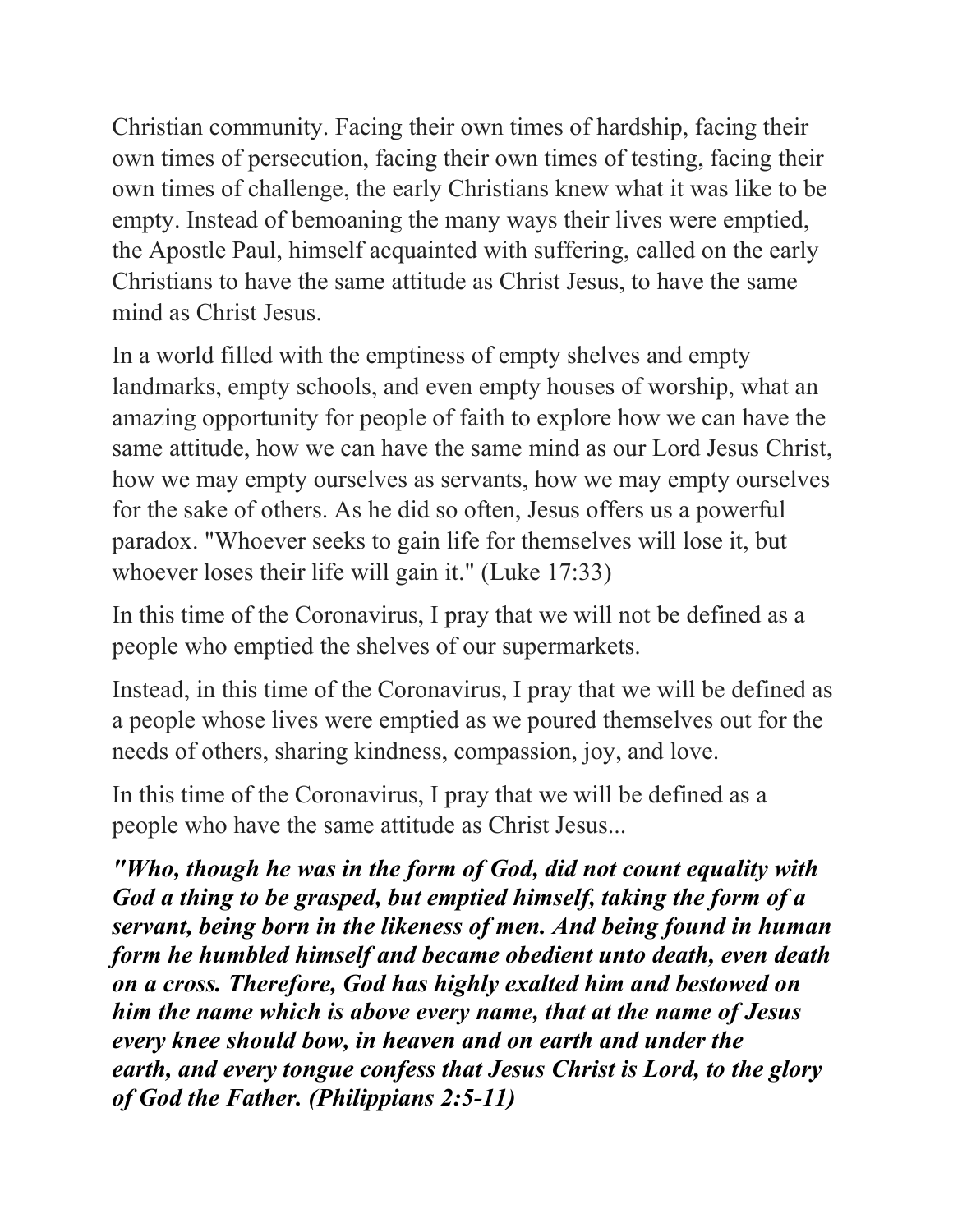With the love of Christ,

Wayne

 I received two responses to that daily devotion titled Emptied. One was from a guy I went to school with, a really nice guy named Kenneth. Back in the day everyone called him Kenny. Kenny and I graduated together from high school in 1979. I have not seen Kenny since we graduated. I moved away.

Now, some forty years later, I write an article for our church, I also post that article on social media, Kenny from Hanford reads the article, and he responds. Something in the article about empty led Kenny to write back. This is what Kenny, my old high school friend wrote to me that day, that day so early in the crisis we know as the Coronavirus. Kenny wrote,

"Thanks, Wayne! And if you would allow, maybe one more? Still empty... the tomb where He was placed!"

 Oh my goodness, Kenny! You nailed it. How could I talk about empty without mentioning the empty tomb? I am so thankful Kenny responded to my devotion that day. But Kenny was not the first person who responded that day. I got two responses about the devotion focusing on empty. I told you about Kenny's response. About twenty minutes before Kenny wrote to me from the great state of California, where he is a college professor, a young woman from the state of Washington had also written to me. She almost sounded offended. She wrote, "I thought for sure you were going to mention the empty tomb!" That was it. That was literally all she wrote. It wasn't a long note. Brief. Direct. She got right to the point. "I thought for sure you would mention the empty tomb." I got that note from a young woman in Washington and I read it several times. Each time the smile on my face grew. By the fourth or fifth time my face was beaming. And my heart was warm. Oh, my heart was warm and glad and overflowing with gratitude and love. That young woman who lives in Seattle, Washington, that young woman who took time to make sure I should never forget the empty tomb, is our daughter Carlee. Our daughter knows the story is not complete, the story is never complete, in fact the story is literally empty…without the tomb that was